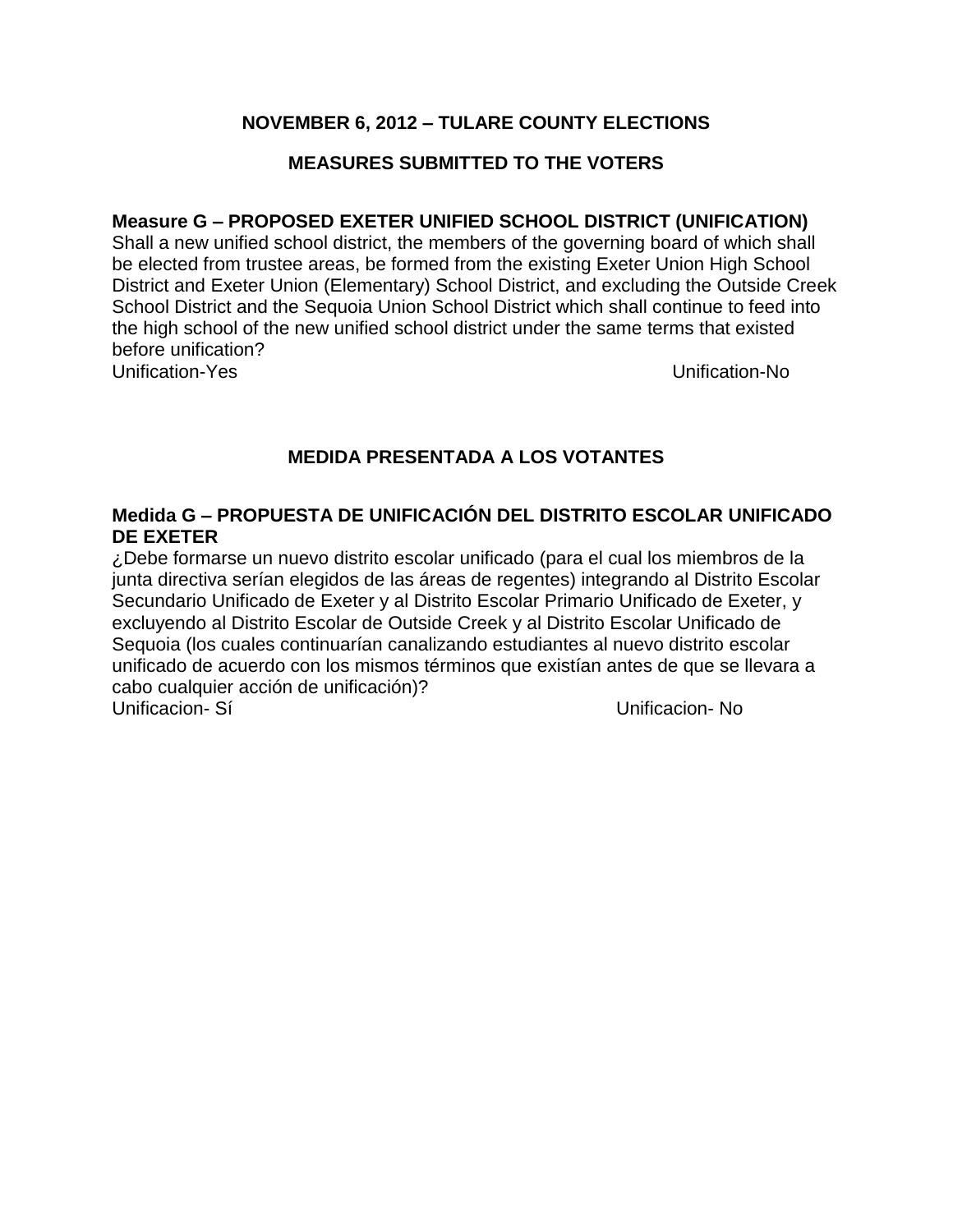# **ARGUMENT IN FAVOR OF MEASURE G**

#### **ARGUMENT IN FAVOR OF UNIFICATION**

The Exeter Union School District and the Exeter Union High School District should become a single unified school district. The creation of a single unified school district will increase the annual revenue entitlement to Exeter schools by over \$1,000,000 without increasing costs to taxpayers or raising taxes at the same time providing a better educational experience for students.

The creation of a unified school district will increase educational effectiveness by coordinating and integrating the educational curriculum from Kindergarten through  $12<sup>th</sup>$  grade. A coordinated curriculum is particularly important as students' transition from elementary to middle school and from middle to high school. A unified district can best support students during these key educational transitions. A coordinated curriculum increases the quality of the educational program and will increase student performance.

The creation of a unified school district will enhance both educational and extracurricular opportunities for all students grades K-12. Extracurricular activities such as sports and performing arts can be coordinated in the same manner as the curriculum, increasing opportunities for students.

The unified school district will consist of the Exeter Union School District and the Exeter Union High School District. There are two additional elementary school Districts that feed into the Exeter Union High School District: Outside Creek and Sequoia Union Elementary School Districts. Outside Creek and Sequoia Union both support the unification but will remain independent and will not be affected by this unification measure.

An independent analysis of the unification was conducted and unification was determined to be beneficial to both Districts. In addition, the unification was approved by the Tulare County Committee on School District Organization without any opposition.

On behalf of the Governing Boards of the Exeter Union School District and the Exeter Union High School District, we ask that you vote in favor of unification. Unification will benefit our schools. Unification will benefit our students. Unification will increase revenues but it will not increase costs to taxpayers or raise taxes.

- s/ Ray Strable President, Governing Board of Exeter Union High School **District**
- s/ Dean Sutton President, Governing Board of Exeter Union School District

#### **NO ARGUMENT AGAINST THIS MEASURE WAS SUBMITTED**

#### **PROPOSED EXETER UNIFIED SCHOOL DISTRICT DISTRITO ESCOLAR UNIFICADO DE EXETER PROPUESTO ARGUMENTO A FAVOR DE LA MEDIDA G**

#### **ARGUMENTO A FAVOR DE LA UNIFICACIÓN**

El Distrito Escolar Unificado de Exeter y el Distrito Escolar Secundario Unificado de Exeter deben convertirse en un único distrito escolar unificado. La creación de un único distrito escolar unificado aumentará el derecho a ingresos anuales para las escuelas de Exeter en más de \$1,000,000 sin aumentar los costos de los contribuyentes o subir los impuestos al mismo tiempo que brindará una mejor experiencia educativa para los estudiantes.

La creación de un distrito escolar unificado aumentará la efectividad educativa coordinando e integrando el plan de estudio educativo kinder hasta el 12.° grado. Un plan de estudio coordinado es particularmente importante debido a la transición de los estudiantes de la escuela primaria a la escuela de enseñanza media y de la escuela de enseñanza media a la escuela secundaria. Un distrito unificado puede apoyar mejor a los estudiantes durante estas transiciones educativas clave. Un plan de estudio coordinado aumenta la calidad del programa educativo y aumentará el desempeño de los estudiantes.

La creación de un distrito escolar unificado mejorará las oportunidades tanto educativas como extracurriculares de todos los estudiantes kinder hasta el 12.° grado. Las actividades extracurriculares, como los deportes y las artes interpretativas, se pueden coordinar de la misma manera que el plan de estudio, y de esta forma aumentar las oportunidades de los estudiantes.

El distrito escolar unificado estará integrado por el Distrito Escolar Unificado de Exeter y el Distrito Escolar Secundario Unificado de Exeter. Hay dos Distritos escolares primarios más que se canalizan a través del Distrito Escolar Secundario Unificado de Exeter: los Distritos Escolares Primarios Unificados de Sequoia y de Outside Creek. Los distritos escolares unificados de Sequoia y de Outside Creek apoyan la unificación, pero continuarán siendo independientes y no se verán afectados por esta medida de unificación.

Se llevó a cabo un análisis independiente de la unificación y se determinó que la unificación es beneficiosa para ambos Distritos. Además, el Comité del Condado de Tulare aprobó la unificación en relación con la Organización del Distrito Escolar sin oposición alguna.

En nombre de las Juntas Directivas del Distrito Escolar Unificado de Exeter y del Distrito Escolar Secundario Unificado de Exeter, le pedimos que vote a favor de la unificación. La unificación beneficiará a nuestras escuelas. La unificación beneficiará a nuestros estudiantes. La unificación aumentará los ingresos, pero no subirá los costos para los contribuyentes ni los impuestos.

- f/ Ray Strable Presidente, Junta Directiva del Distrito Escolar Secundario Unificado de Exeter
- f/ Dean Sutton Presidente, Junta Directiva del Distrito Escolar Unificado de Exeter

**NO SE PRESENTÓ ARGUMENTO ALGUNO EN CONTRA DE ESTA MEDIDA.**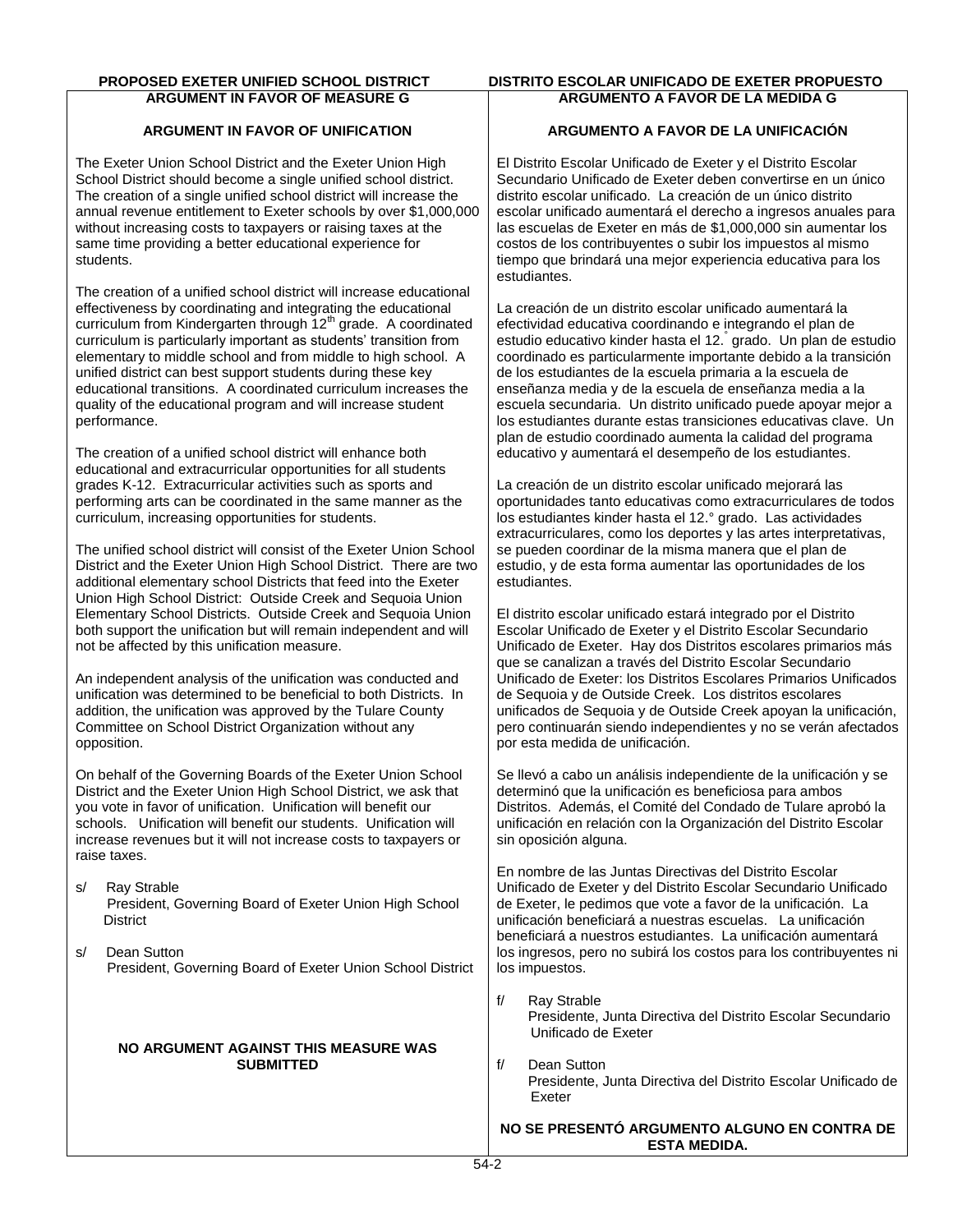#### **PROPOSED EXETER UNIFIED SCHOOL DISTRICT**

#### **IMPARTIAL ANALYSIS BY TULARE COUNTY COUNSEL MEASURE G**

This measure will determine whether a new unified school district should be created by unifying the Exeter Union School District and the Exeter Union High School District, while preserving the Sequoia Union School District and the Outside Creek School District as separate school districts. If a majority of the voters approve the unification, the initial members of the new unified school district's governing board will also be elected.

The Exeter Union School District is a non-unified elementary school district serving grades kindergarten through  $8<sup>th</sup>$  grade. The district is located within, and its graduating pupils attend, the Exeter Union High School District, which provides education to pupils in grades nine through twelve. Each of the districts is governed by a five-member board.

Sequoia Union School District and Outside Creek School District are separate school districts providing education to pupils in kindergarten through eighth grade. These districts also are located within, and their graduating pupils attend, the Exeter Union High School District.

The governing boards of the Exeter Union School District and the Exeter Union High School District have proposed the formation of a new unified district along the boundaries of the high school district. The governing boards of the Sequoia Union School District and the Outside Creek School District have consented to the proposal by the other two districts, but have resolved to be excluded from the proposal. Accordingly, the Sequoia Union School District and the Outside Creek School District will remain separate elementary school districts that feed into the high school of the proposed new unified district. This unification proposal has been approved, following public hearings, by the Tulare County Committee on School District Organization and the State Board of Education, and is now subject to voter approval.

The proposed unified district would serve pupils in kindergarten through twelfth grade. It would be governed by a single board comprised of seven members elected from individual trustee areas. Each member of the governing board would be required to reside in a particular trustee area, and could only be elected by the registered voters who reside in that trustee area. All residents within the unified district, including those residing within the excluded districts, would be represented by the members of the governing board of the unified district.

An election for the purpose of electing a governing board of the proposed unified school district will take place at the same time as the unification election. If the unification is approved by the voters, the terms of office of the new board members will be set as provided by law. If the unification is not approved by the voters, the election of the governing board of the proposed unified district will be of no effect.

#### **IMPARTIAL ANALYSIS BY TULARE COUNTY COUNSEL MEASURE G**

If a majority of the qualified electors vote "Yes" on this measure, the Exeter Union School District and the Exeter Union High School District will become a new unified school district, while preserving the Sequoia Union School District and the Outside Creek School District as separate school districts. The unification will take effect for all purposes on July 1, 2013, at which time the Exeter Union School District and the Exeter Union High School District will cease to exist.

If a majority of the qualified electors vote "No" on this measure, the Exeter Union School District and the Exeter Union High School District will not be unified and will continue to exist as separate school districts.

Kathleen Bales-Lange County Counsel

By: Elizabeth A. Klotz Deputy County Counsel